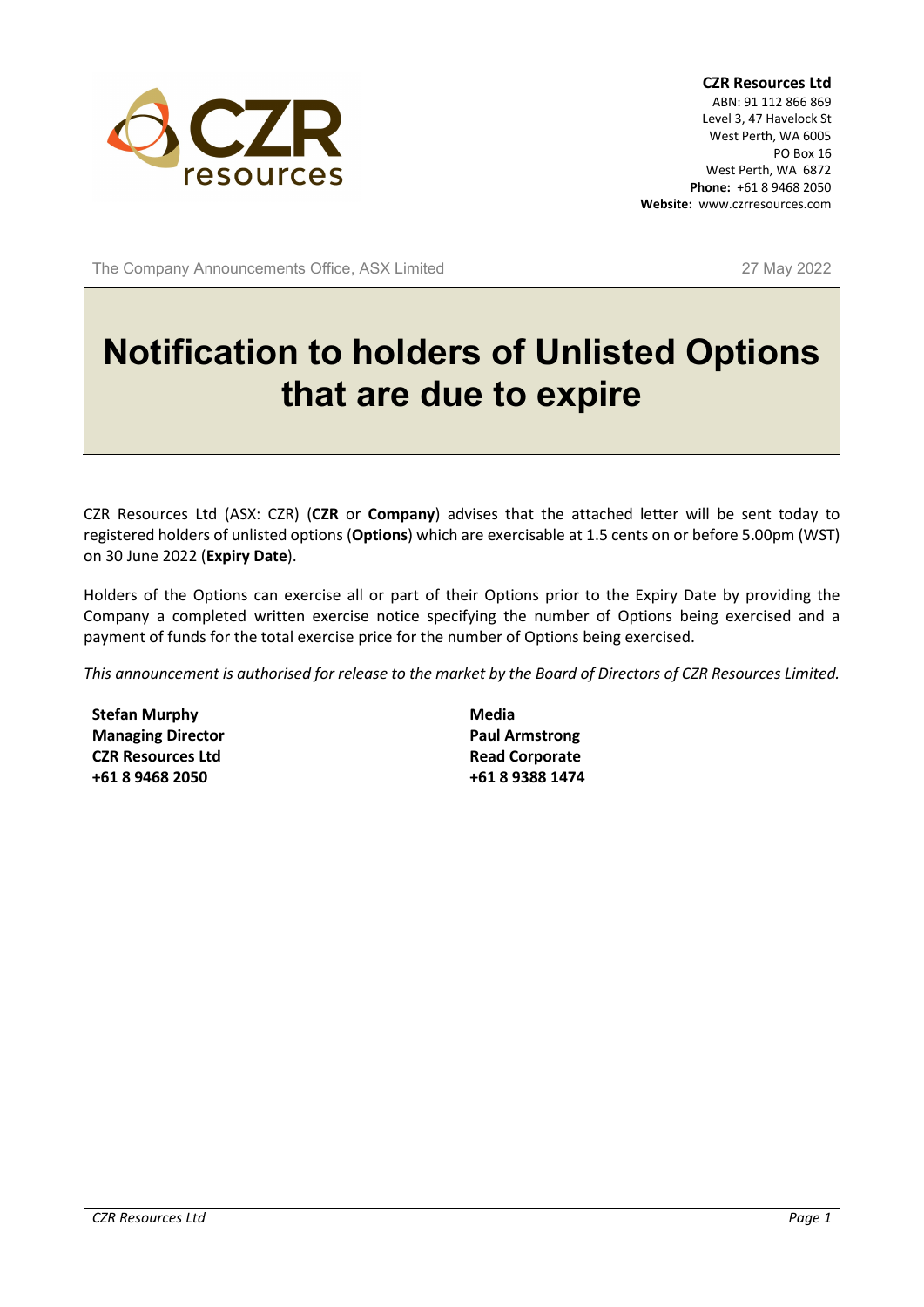

**CZR Resources Ltd** ABN: 91 112 866 869 Suite 9, Level 3 47 Havelock Street West Perth WA 6005 PO Box 16 West Perth WA 6872 **Phone:** +61 8 9468 2050 **Website:** www.czrresources.com

27 May 2022

Dear Option Holder

#### **EXPIRY OF UNLISTED OPTIONS**

You are the registered holder of unlisted options in CZR Resources Ltd (CZR) that expire on 30 June 2022.

Please note:

- 1. These Options entitle you to acquire one fully paid ordinary share in the capital of CZR for each option you choose to exercise.
- 2. The exercise price of these options is A\$0.015 (1.5 cents) each.
- 3. The due date for payment is 5.00pm WST (West Australian Standard Time) on 30 June 2022(Due Date)
- 4. There is no obligation upon the holder to exercise its options. However, if payment is not received by the Due Date the options will lapse and all rights under the options will cease at that time.
- 5. The closing market price for CZR shares on 26 May 2022 was A\$0.015. During the last three months the lowest closing market price of ordinary fully paid shares in CZR on ASX was A\$0.007 on 28 February, 1,2,4,7,8,9,11,14,15,17,21,22 March and 4 April 2022 and the highest closing market price was A\$0.019 on 20 and 21 April 2022.

If you wish to exercise your options, then you must complete a Notice of Exercise of Options form (see attached form for ease) and pay for them by means of either of the following methods:

**Payment Method 1** EFT the funds to CZR to the following bank account:

Account name: CZR Resources Ltd

Account BSB: 086-006

Account number 19 151 2796

and email you Notice of Exercise of Options form to [admin@czrresources.com.](mailto:admin@czrresources.com)

or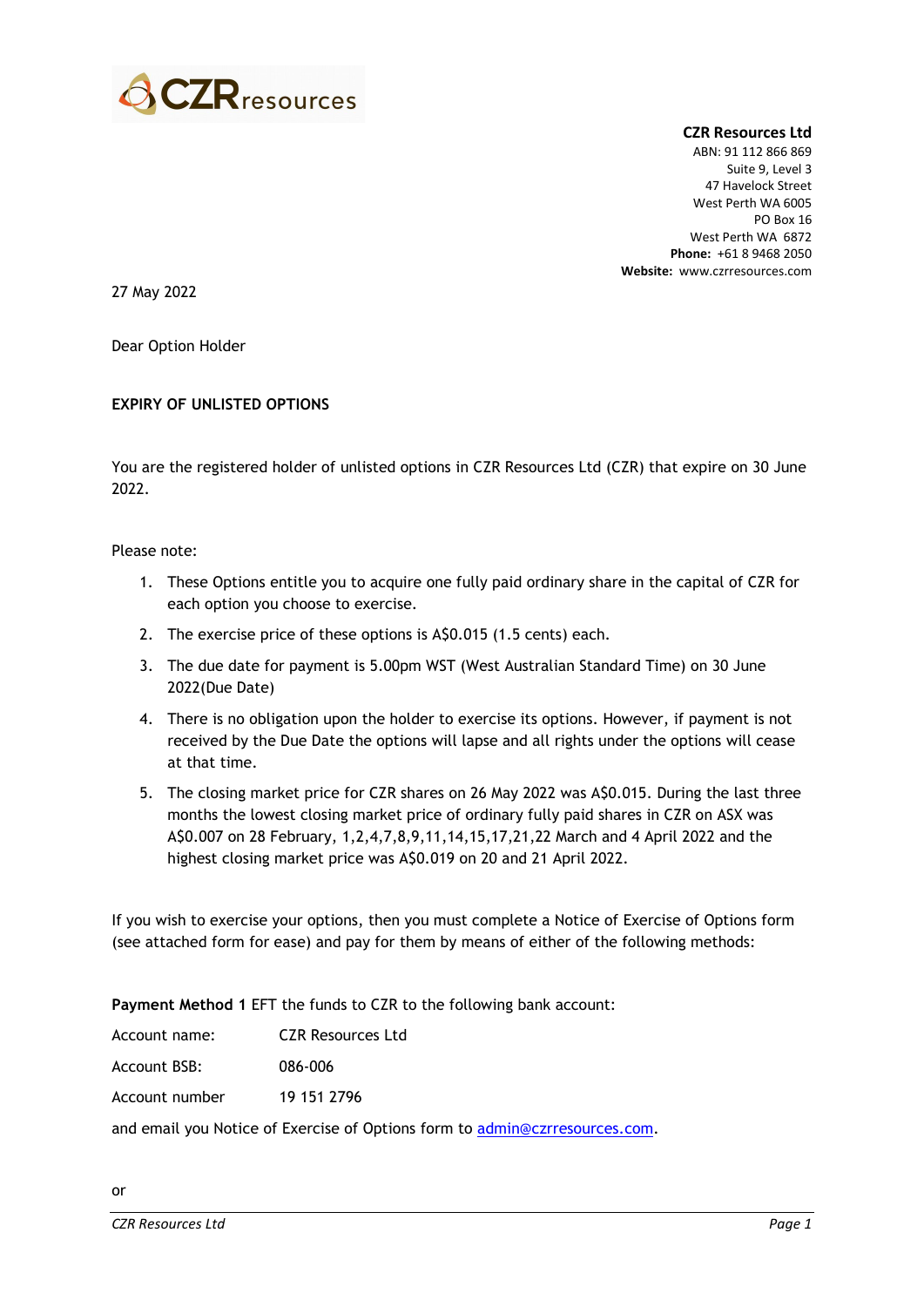**Payment Method 2** Pay by cheque and send your cheque and Notice of Exercise of Options form to:

CZR Resources Ltd PO Box 16 West Perth WA 6872

Whichever payment method you choose, you must ensure your payment of 1.5 cents per option exercised, together with your Notice of Exercise of Option form, is received by the Company no later than 5.00pm WST on Thursday 30 June 2022.

The Company encourages you to seek your own professional advice in deciding whether or not to exercise your options.

If you have any questions regarding the exercise of your options, please contact the undersigned on +61 8 9468 2050.

Yours faithfully

The sh

Trevor O'Connor Company Secretary CZR Resources Ltd